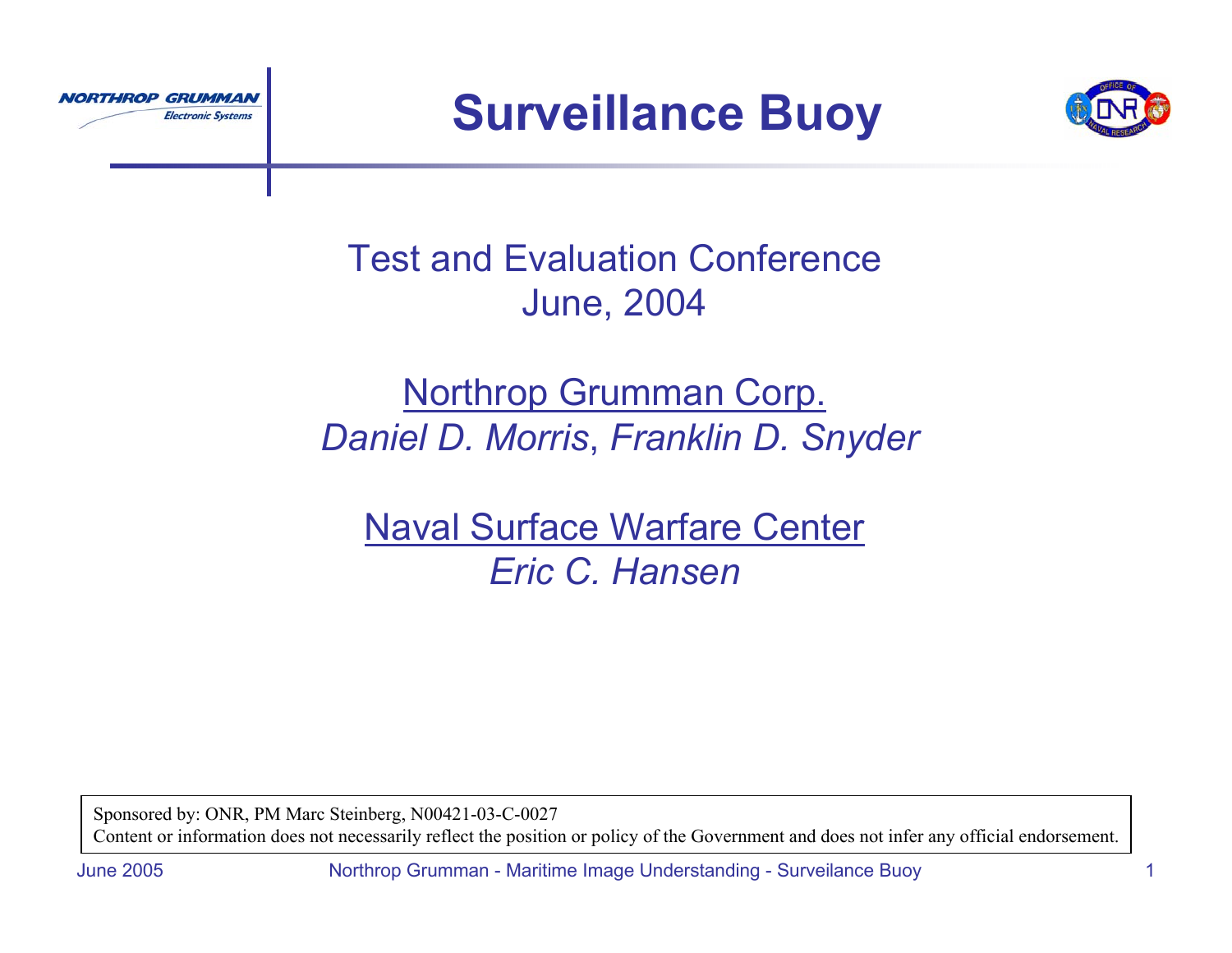



Algorithms for buoy-based maritime surveillance

- П ONR technology development on an inexpensive platform
	- $\blacksquare$ Apply developments to a surfaced UUV with an EO mast
	- П Secondary interest in a standalone surveillance buoy
- Full 360 degree ship and watercraft detection
	- П Horizon / shoreline in all directions for stabilization
	- $\blacksquare$ Multi-hypothesis ship segmentation
- Cued pan-tilt-zoom analysis
	- $\blacksquare$ Close-in view to confirm detection and enable classification
- Watercraft trajectory estimation
	- $\blacksquare$ Track watercraft and build trajectory model over time
- Watercraft classification
	- $\blacksquare$ Collect large database of images to train classifier
	- $\blacksquare$ Enable multi-class discrimination
- П Install and test on buoy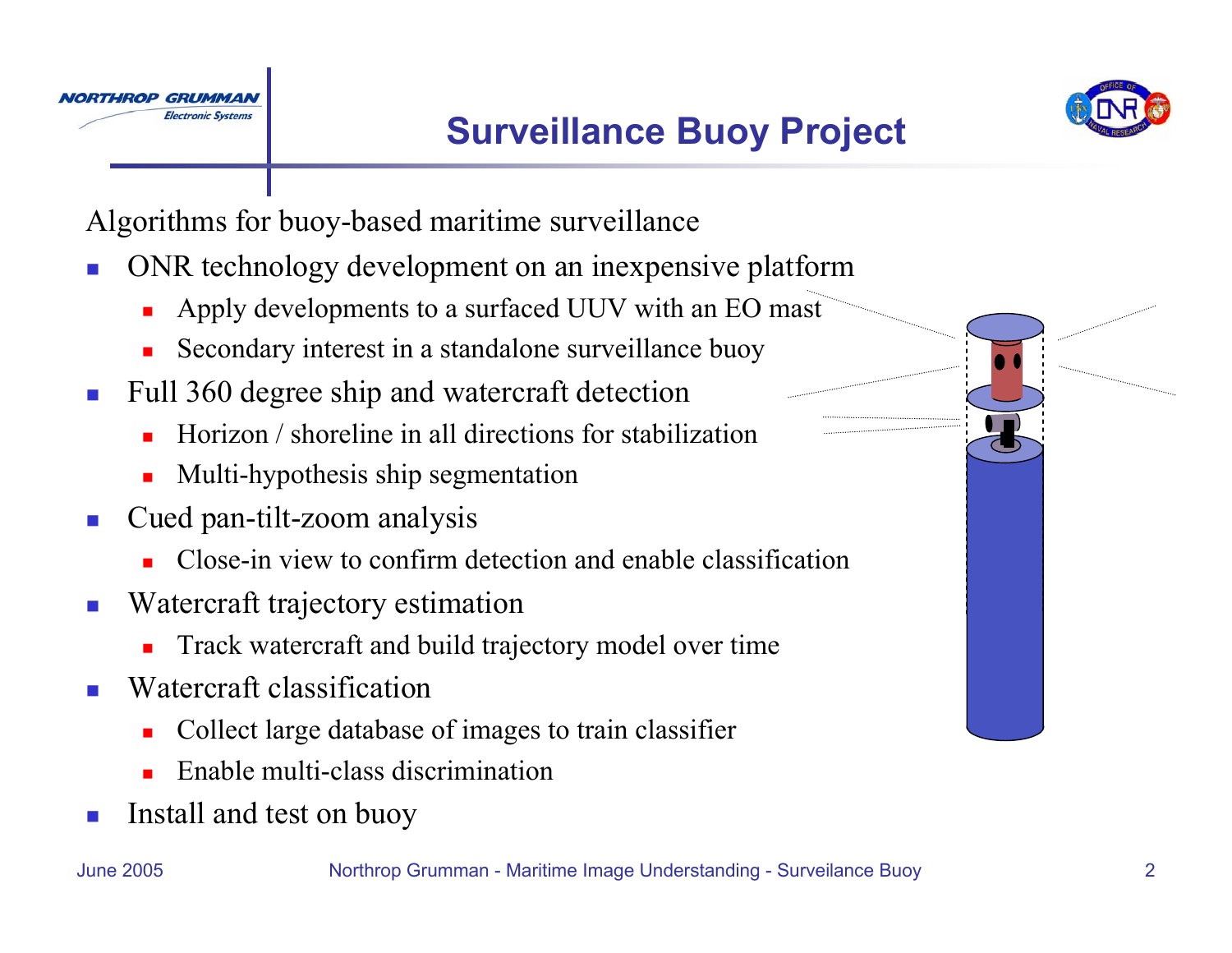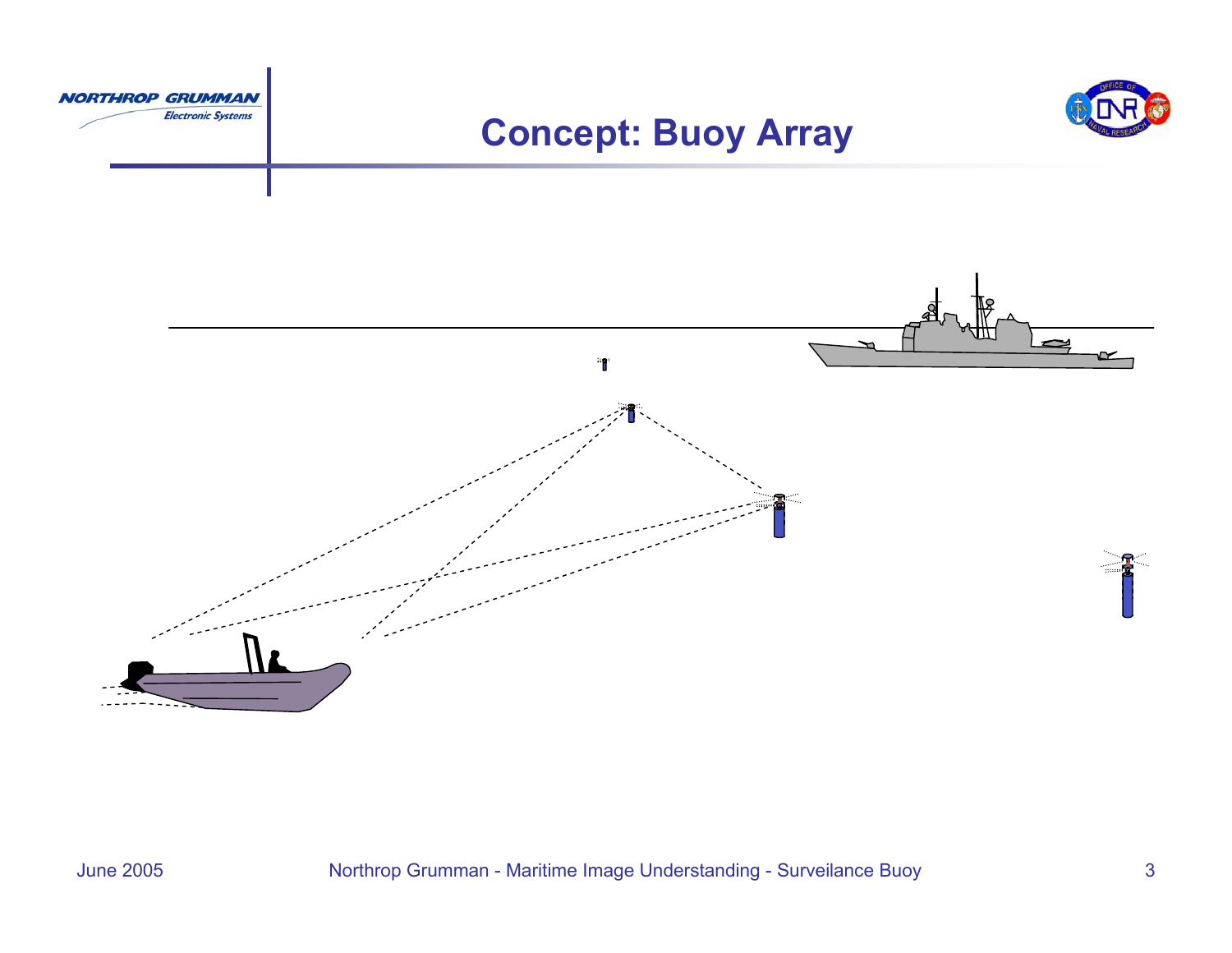

- **Data collection (ongoing)** 
	- **Over 2 months of imagery of commercial and military** shipping passing Norfolk VA shipping lane
	- **Automatic detection of ships in images**
- **Classification**

Electronic Systems

- **Developed feature sets**
- Manually classified ships in imagery (ground truth)
- **Preliminary training of classifier**
- **Test and Evaluation** 
	- **Response Operator Curve (ROC) for a variety of classes**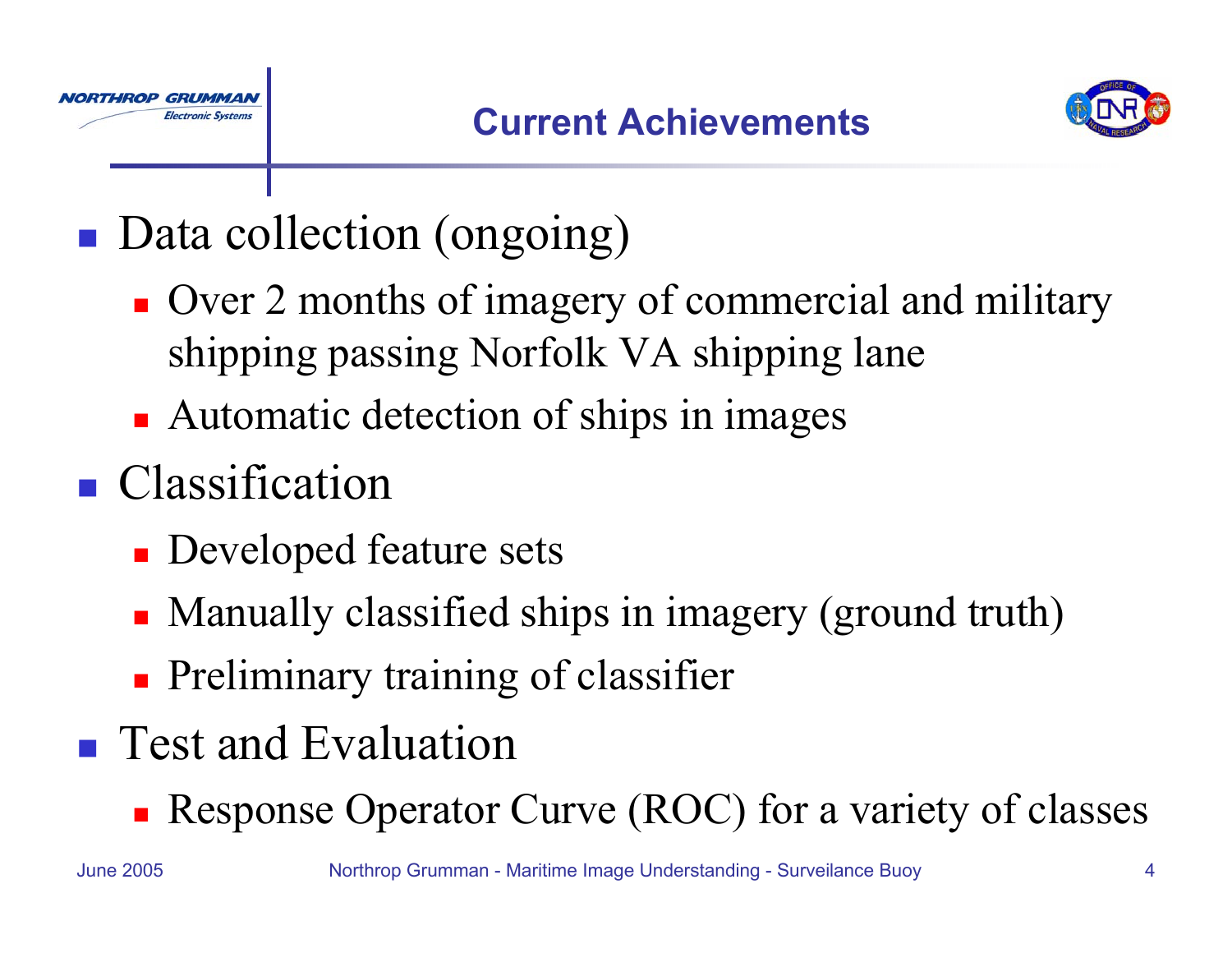

#### **Data Collection Site**





Copyright Google Maps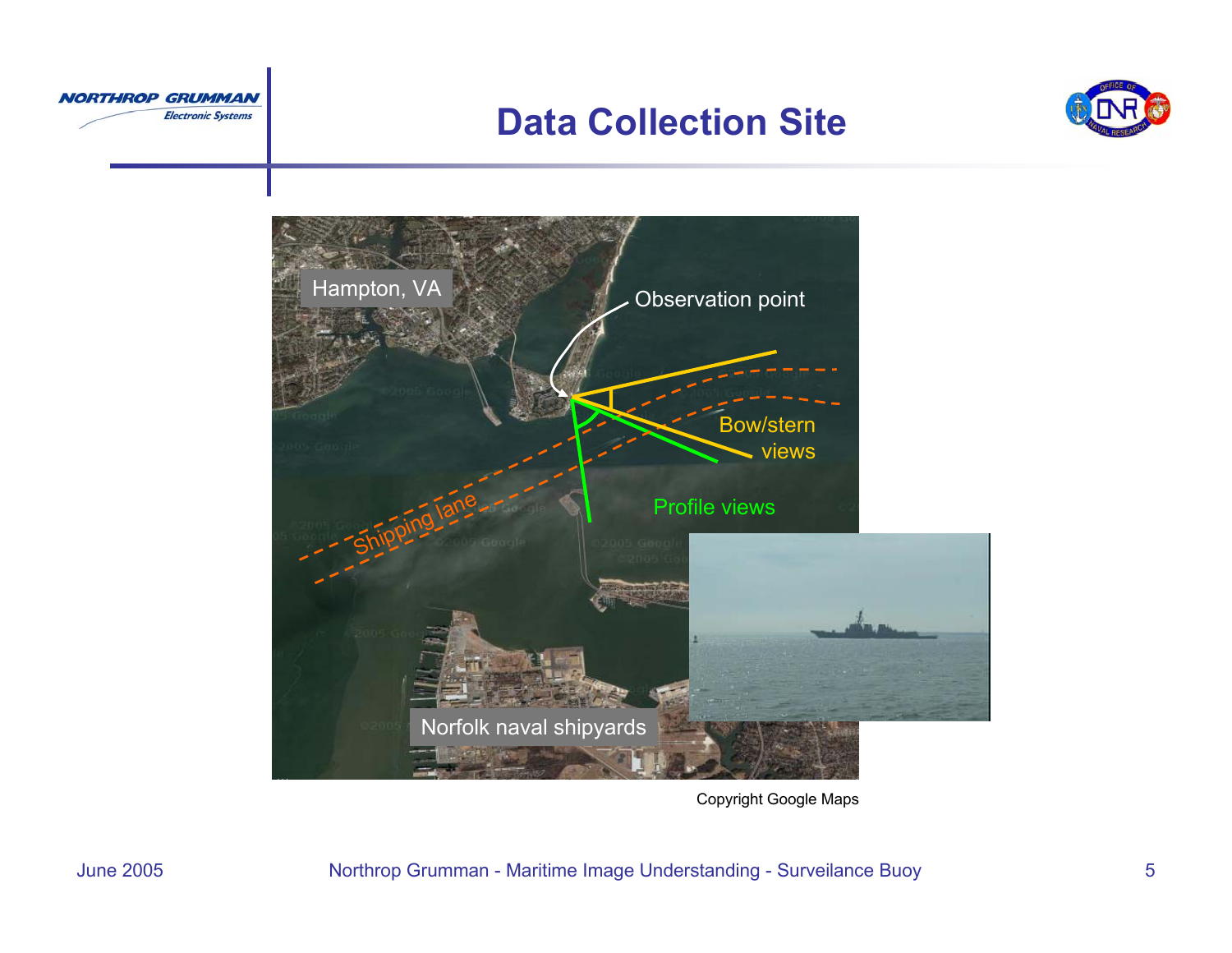

### **Data Collection Hardware**





- $\mathcal{C}^{\mathcal{A}}$ Sony camcorder 3CCD
- $\mathcal{L}_{\mathrm{max}}$  Time-delay recording:
	- 0.5 sec video every 30 sec
	- 1 DV tape lasts 3.5 days
- **Over 2 months of images so far**

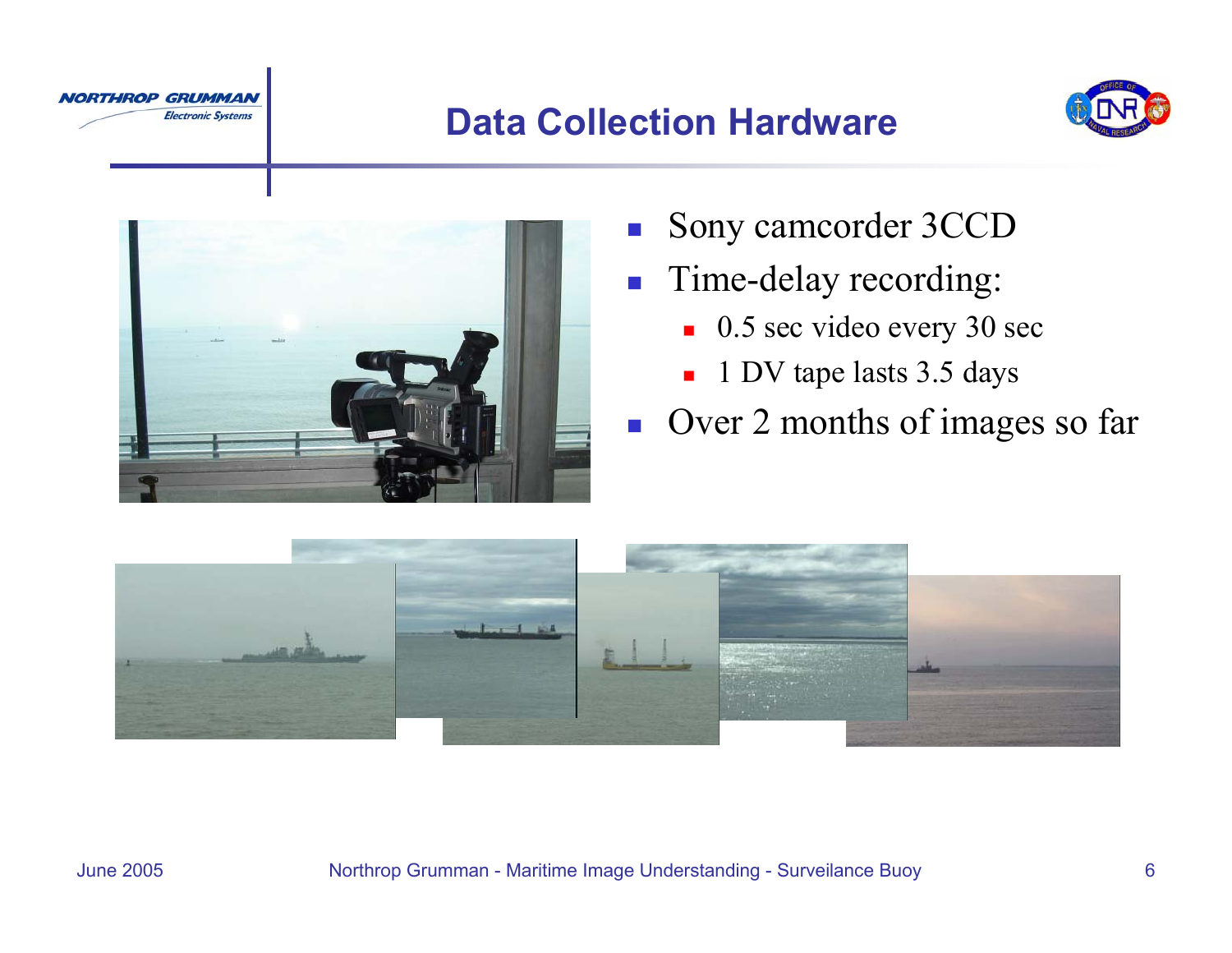





**NORTHROP GRUMMAN** 

**Electronic Systems**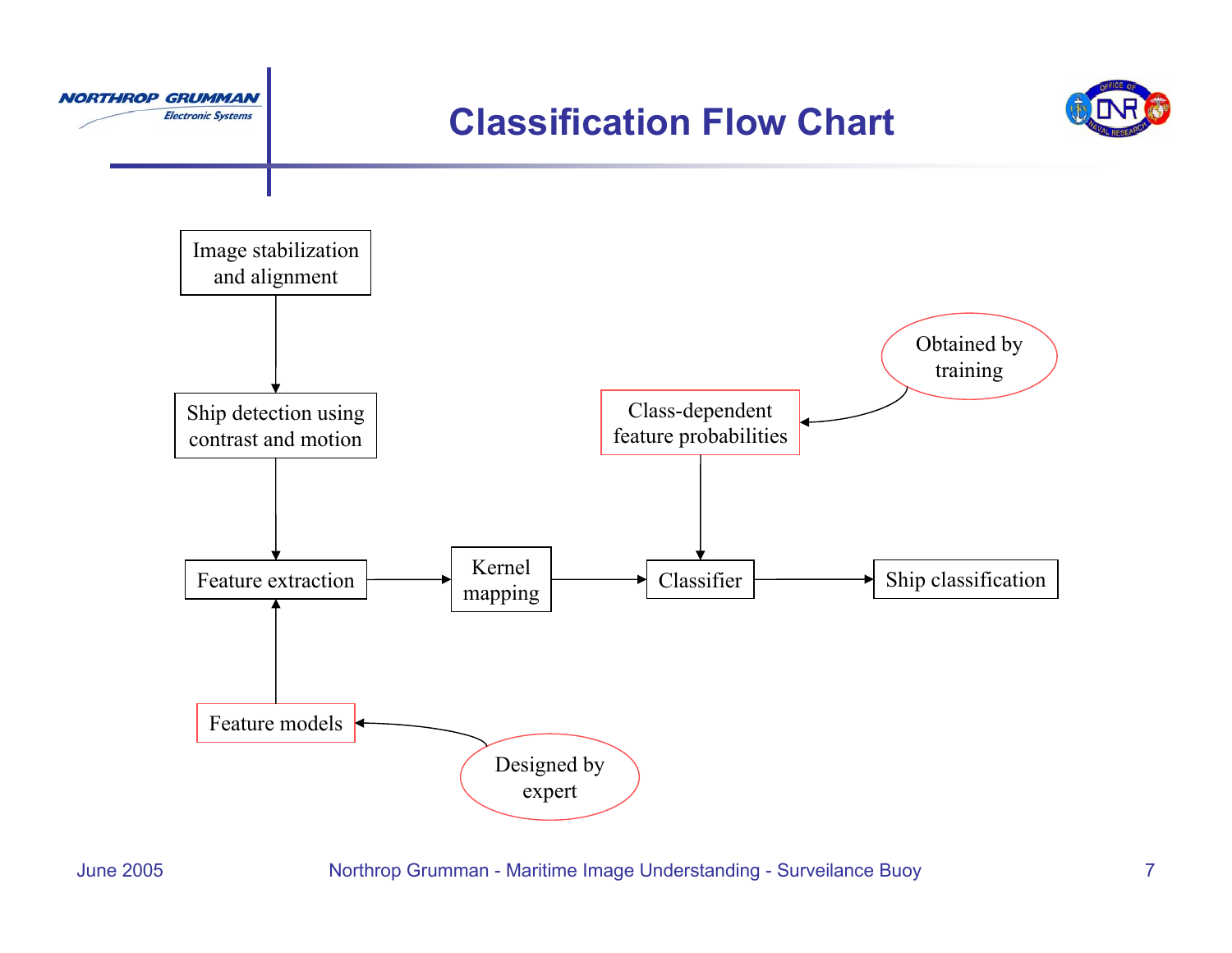



- 1.Collect images
- 2.Stabilize
- 3.Use contrast and change detection to locate ships in video

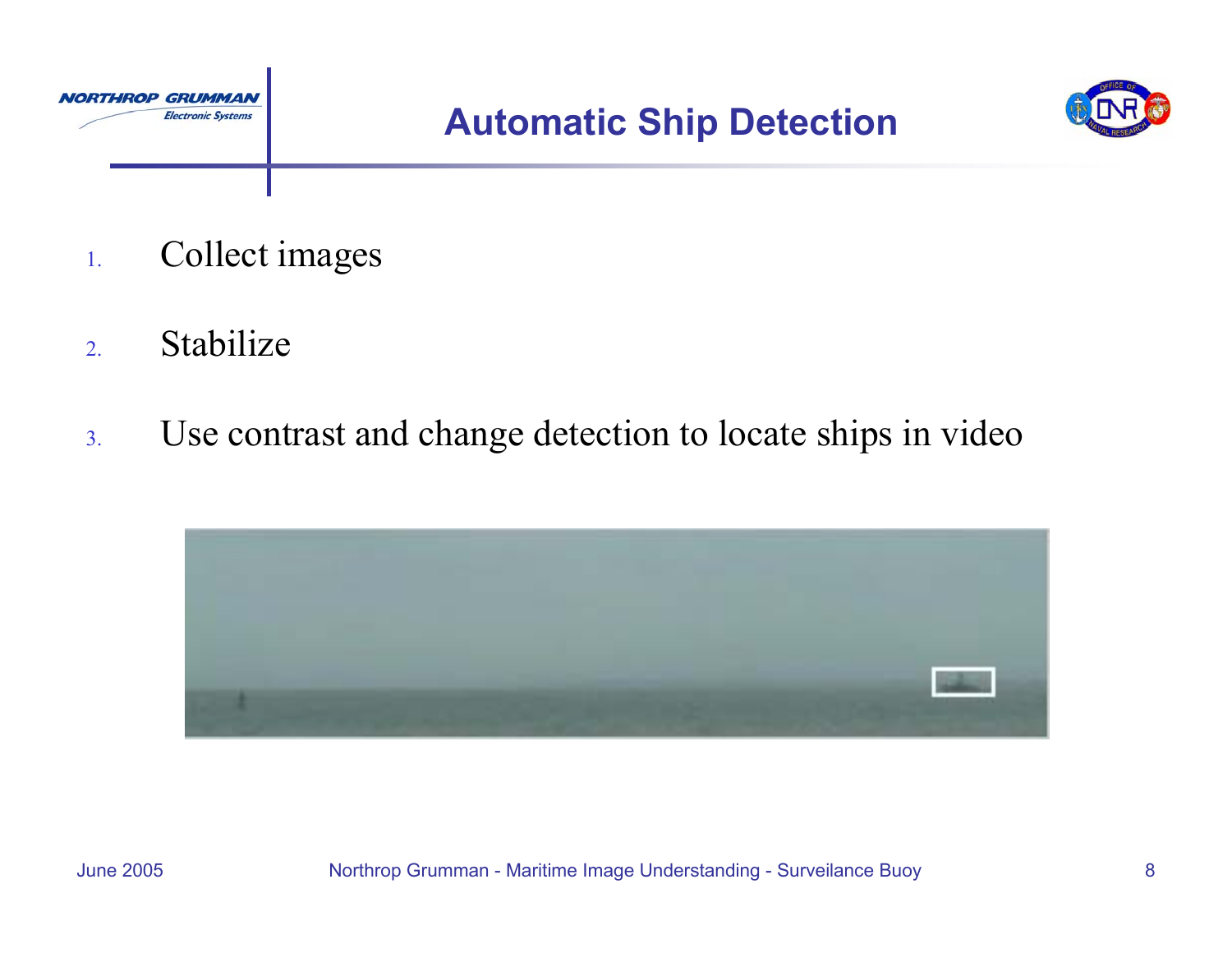





#### $\mathcal{L}_{\mathcal{A}}$ **Military**

- $\blacksquare$ Aircraft, helicopter carriers
- $\blacksquare$  Frigate, destroyer, cruiser, transport
- Gunboat, cutter
- Ξ Submarine
- Ξ RHIB
- $\sim$   $\parallel$  Commercial
	- **Barge**
	- $\blacksquare$ Cargo freighter
	- П Dredger, Sailboat
	- П Motorboat
	- $\blacksquare$ Tugboat
- $\sim 10$ **Other** 
	- Other
	- **Partial**
	- $\blacksquare$ Not a ship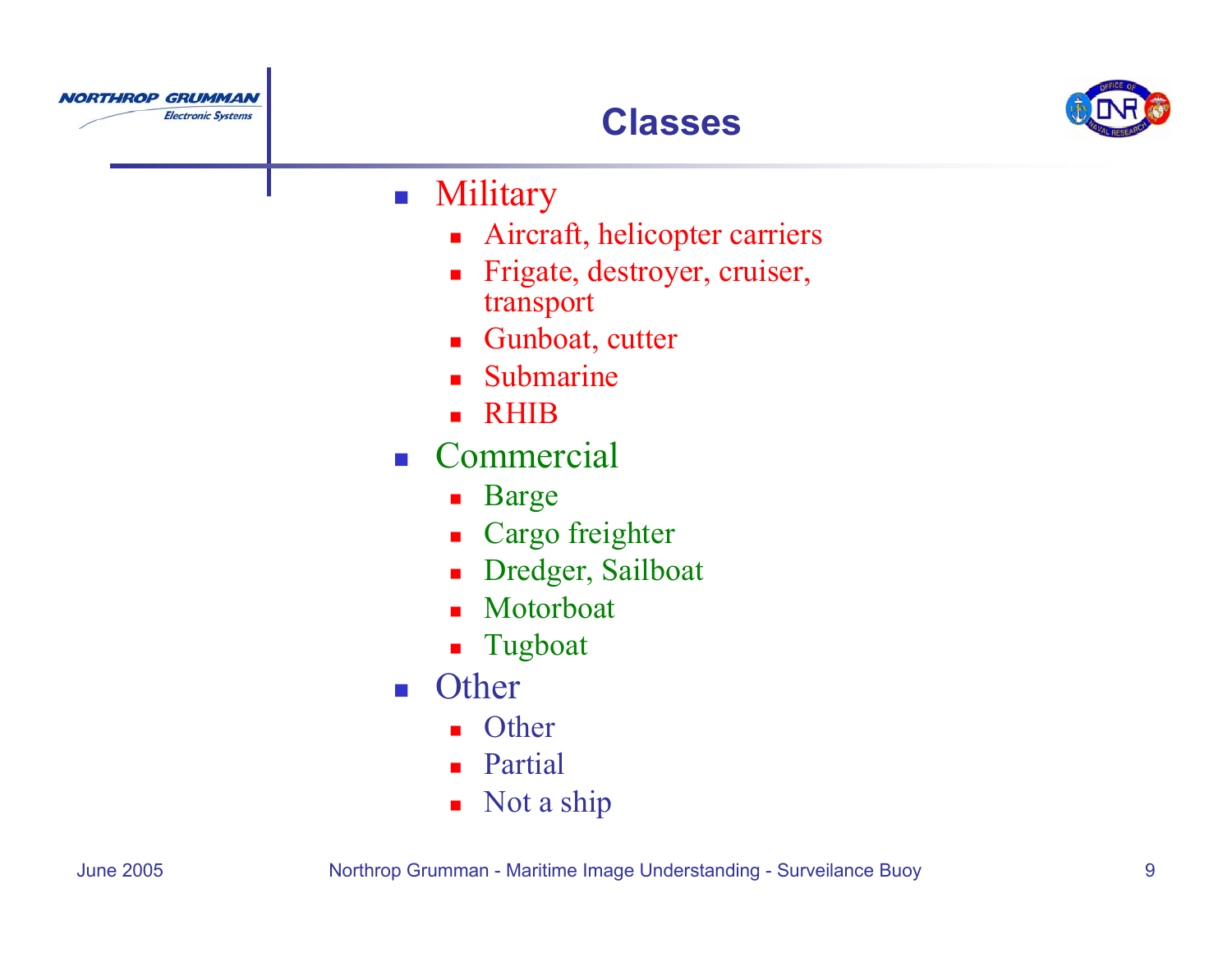









# ■ Candidate Features:

- Moments
- **Profile heights**
- Gradient ratios for each column:  $g_x/(g_x+g_y)$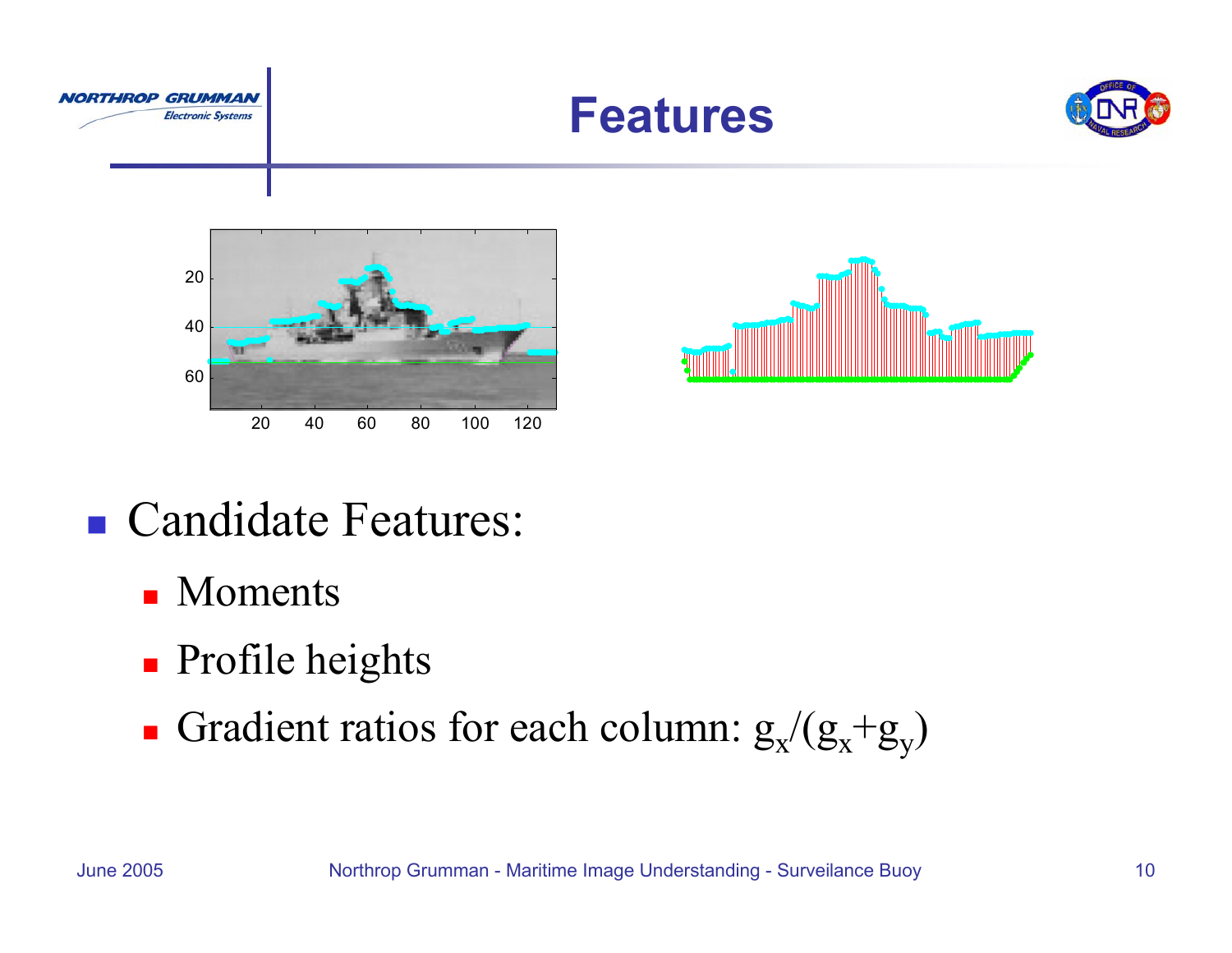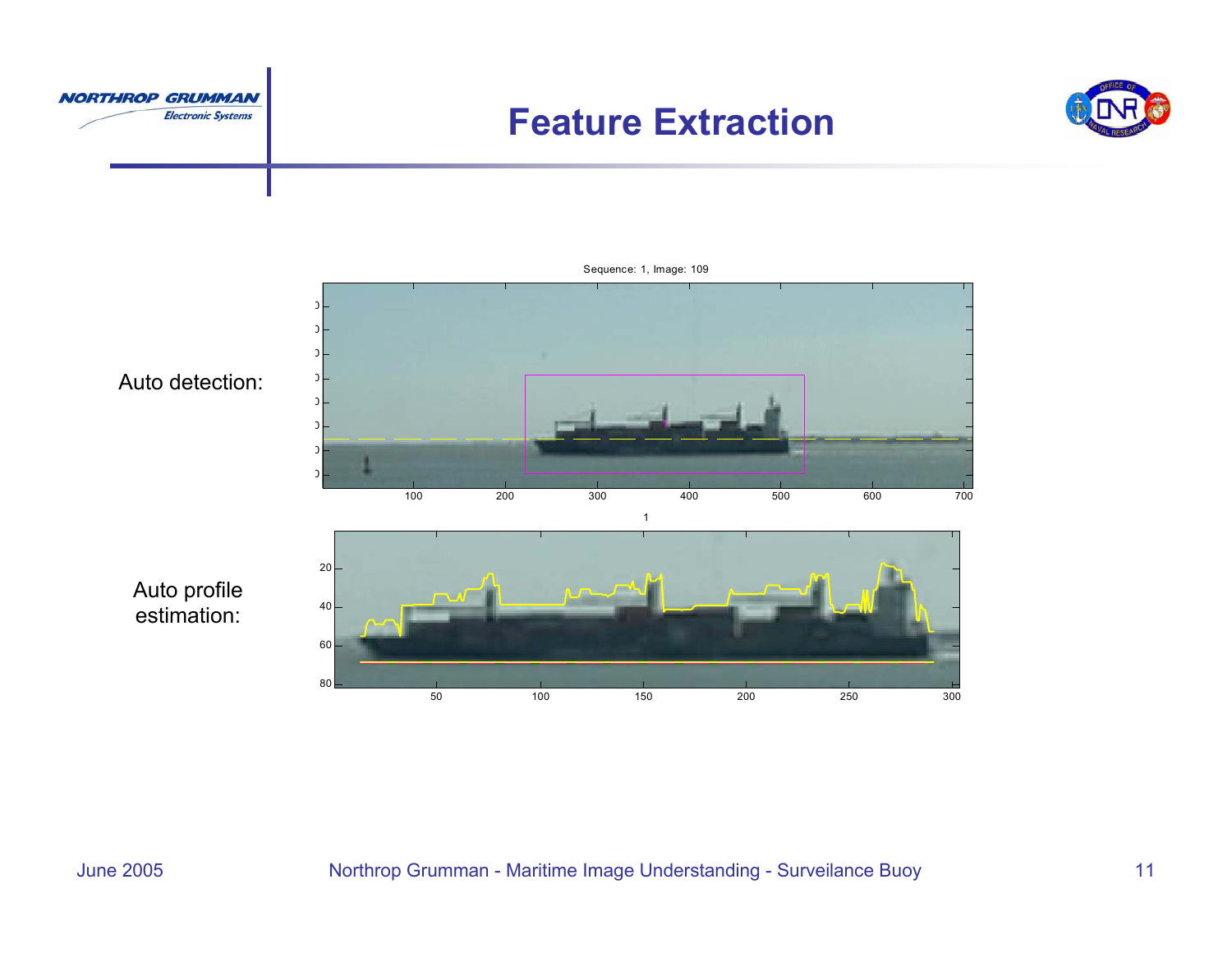





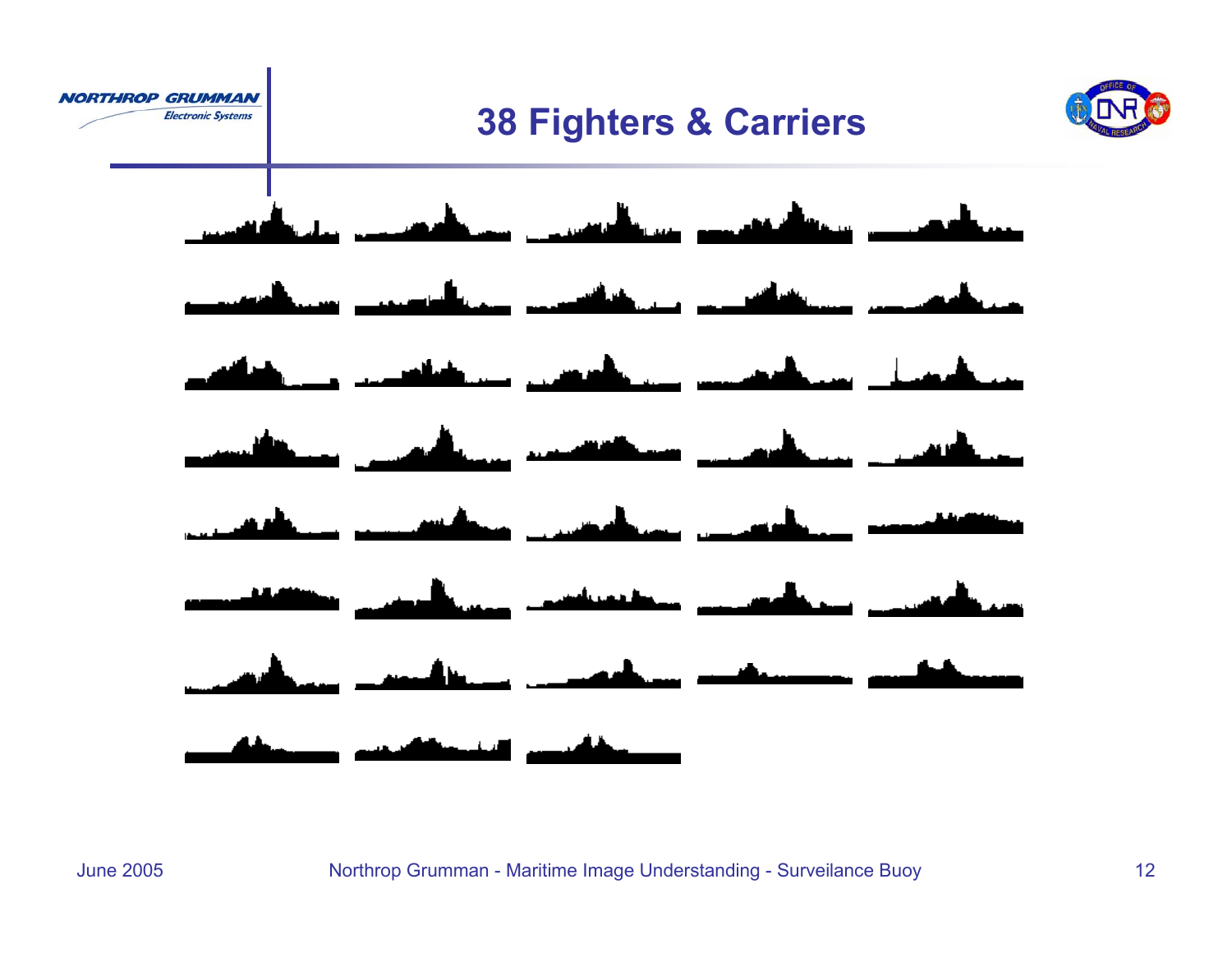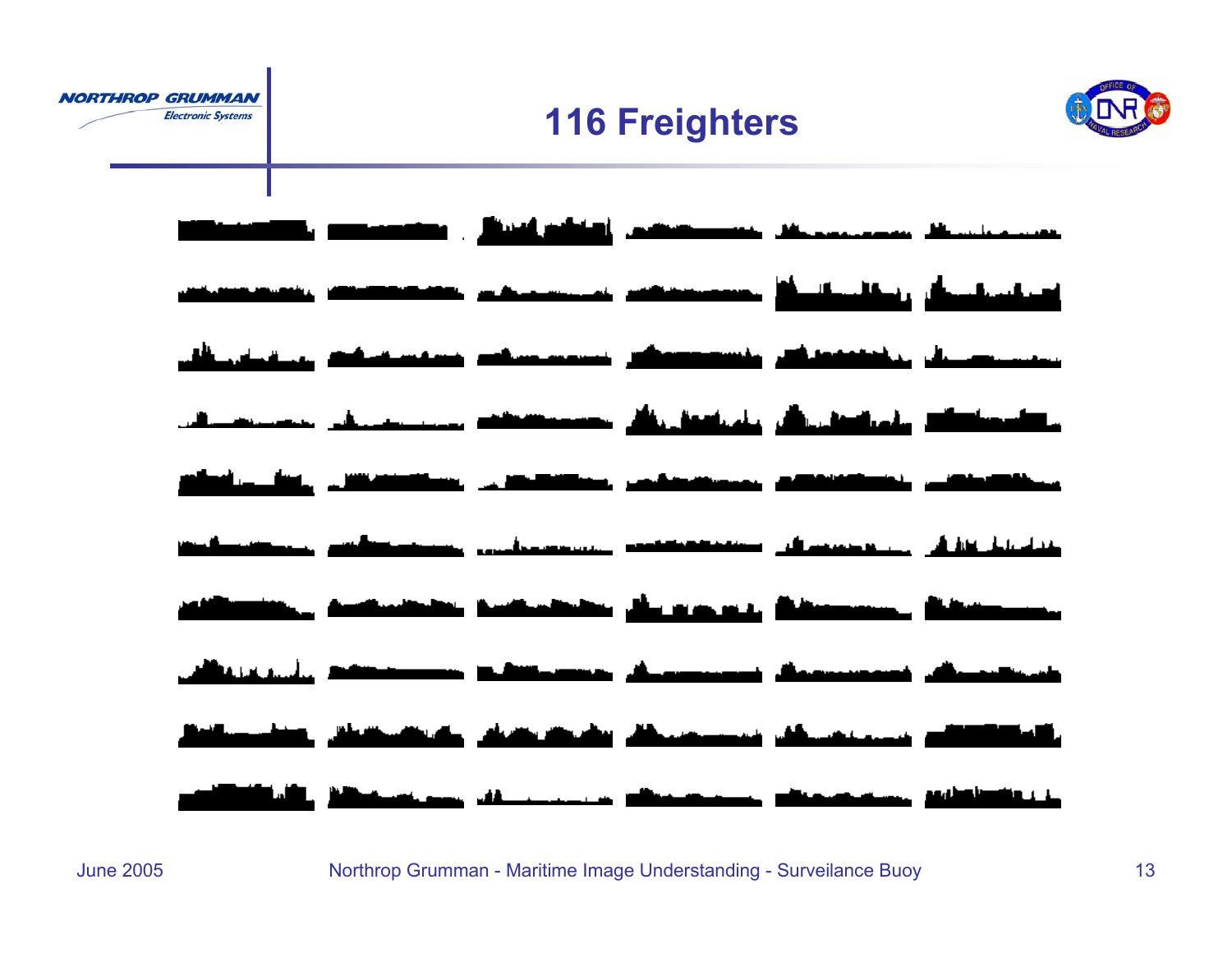**Electronic Systems** 

### **128 Barges**



|                                   | <u>and communication characteristics</u> in the contract become a series of the contract of the contract of the contract of the contract of the contract of the contract of the contract of the contract of the contract of the con |                                                                                                                                                                                                                                      |                                                                                                                       |                                                                                                                        |                                       |
|-----------------------------------|-------------------------------------------------------------------------------------------------------------------------------------------------------------------------------------------------------------------------------------|--------------------------------------------------------------------------------------------------------------------------------------------------------------------------------------------------------------------------------------|-----------------------------------------------------------------------------------------------------------------------|------------------------------------------------------------------------------------------------------------------------|---------------------------------------|
|                                   |                                                                                                                                                                                                                                     |                                                                                                                                                                                                                                      |                                                                                                                       |                                                                                                                        |                                       |
|                                   |                                                                                                                                                                                                                                     |                                                                                                                                                                                                                                      | <u>Arabian in Arkanska programmatik in de</u>                                                                         |                                                                                                                        |                                       |
|                                   |                                                                                                                                                                                                                                     |                                                                                                                                                                                                                                      | <u>man delengen</u>                                                                                                   |                                                                                                                        |                                       |
|                                   | is and income and proportional international contract and in the second contract of the second contract of the                                                                                                                      |                                                                                                                                                                                                                                      |                                                                                                                       |                                                                                                                        | <b>BARBARA BALLASA</b>                |
|                                   |                                                                                                                                                                                                                                     | <u>stand and the community of the standard construction of the community of the contract of the standard standard standard standard standard standard standard standard standard standard standard standard standard standard st</u> |                                                                                                                       |                                                                                                                        |                                       |
| and the state of the state of the |                                                                                                                                                                                                                                     |                                                                                                                                                                                                                                      | <u>istico e constituito di componente dell'Internet dell'Internet dell'Internet dell'Internet dell'Internet dell'</u> |                                                                                                                        |                                       |
|                                   |                                                                                                                                                                                                                                     | <u> Branch ann an a-mhair an am an an an an a-mhair ann an an a-mhair an an a-mhair ann an a-mhair ann an a-mhair an a-mhair ann an a-mhair ann an a-mhair ann an a-mhair ann an a-mhair ann an a-mhair ann an a-mhair ann an a-</u> |                                                                                                                       |                                                                                                                        | والمستحيل والمستحدث والمتعادية        |
|                                   | والمنافي والمترافي ومستمر ومستنبط والمستنب والمنادر والمنادر                                                                                                                                                                        |                                                                                                                                                                                                                                      |                                                                                                                       |                                                                                                                        | and the component of the component of |
|                                   | <u>iliku wa mwanamuzi wa mwanamuzi kata wa mwana wa wakazi wa 1989 alianzi wa 1989 aliyezi wa 1989 aliyezi wa 19</u>                                                                                                                |                                                                                                                                                                                                                                      |                                                                                                                       |                                                                                                                        |                                       |
|                                   | ادرا معدودات والمستمر التقانية التقاعية الأ                                                                                                                                                                                         |                                                                                                                                                                                                                                      |                                                                                                                       |                                                                                                                        |                                       |
|                                   |                                                                                                                                                                                                                                     |                                                                                                                                                                                                                                      |                                                                                                                       |                                                                                                                        |                                       |
|                                   | ووسالك واستعدده استراق والتأكل والمتنا والمتناقص والمستحدثات                                                                                                                                                                        |                                                                                                                                                                                                                                      |                                                                                                                       |                                                                                                                        |                                       |
|                                   |                                                                                                                                                                                                                                     |                                                                                                                                                                                                                                      |                                                                                                                       | <b>Bang And Market and the second and the second construction of the second and the second second and the second </b>  |                                       |
|                                   |                                                                                                                                                                                                                                     | فالاستكاثات المنابين والمتحدث المستحلم والمسموعية                                                                                                                                                                                    |                                                                                                                       |                                                                                                                        |                                       |
| الكالبة                           |                                                                                                                                                                                                                                     | <u> 1989 - استعمار المنافل المنافلة المستحدثة التي يستخففون المتحدث المستحدثة</u>                                                                                                                                                    |                                                                                                                       |                                                                                                                        |                                       |
|                                   |                                                                                                                                                                                                                                     | والمتألف والمستحدث والمتساهد ويناها ومتسجد                                                                                                                                                                                           |                                                                                                                       |                                                                                                                        | واستداء                               |
|                                   |                                                                                                                                                                                                                                     | الأقارب ومسترقي والمستنقص                                                                                                                                                                                                            |                                                                                                                       | <u> 2000 - Jan Jan Jawa Barat, maséhi pada salah sahi</u>                                                              |                                       |
|                                   |                                                                                                                                                                                                                                     | ومطمشة التشابل المكمسا فيستعان والمحارب                                                                                                                                                                                              |                                                                                                                       | <u>Andreas Andrews Andrews Andrews Andrews Andrews Andrews Andrews Andrews Andrews Andrews Andrews Andrews Andrews</u> | فالاصدعاء                             |
|                                   | in a component and the component of the component of the component of the component of the component                                                                                                                                |                                                                                                                                                                                                                                      |                                                                                                                       |                                                                                                                        |                                       |
|                                   |                                                                                                                                                                                                                                     |                                                                                                                                                                                                                                      | - -                                                                                                                   | <u>. 2011 - John Harrison, American Maria Maria Maria Maria Maria Maria Maria Maria Maria Maria Maria Maria Mari</u>   |                                       |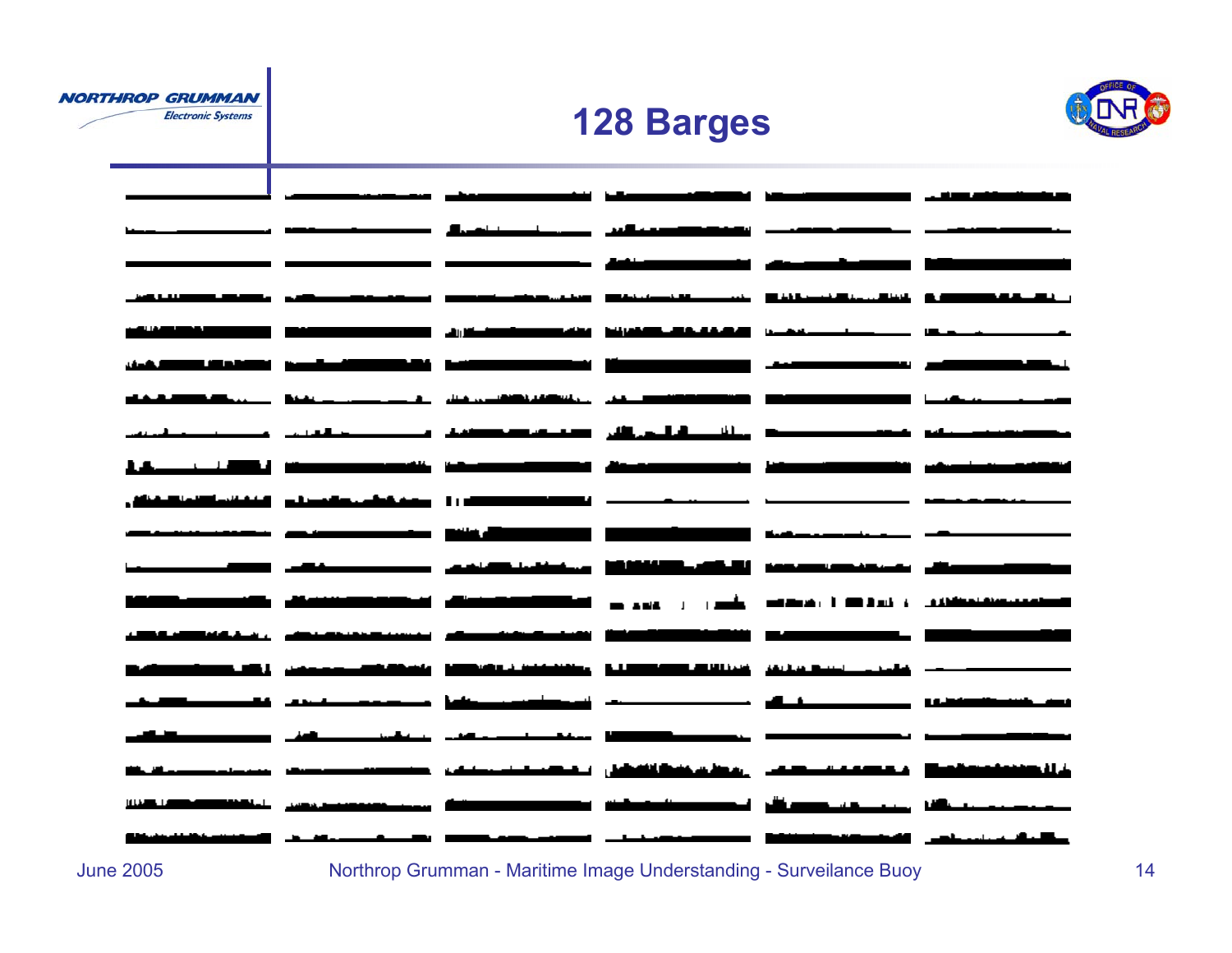#### **Not Ships**



|  |                                                                                                                      | الانتخاب المستخدمة المنافسة المتحدة المستخدمة المستخدمة المنافسة المستخدمة المنافسة المستخدمة المنافسة المستخدم                                                                                                               |  |
|--|----------------------------------------------------------------------------------------------------------------------|-------------------------------------------------------------------------------------------------------------------------------------------------------------------------------------------------------------------------------|--|
|  |                                                                                                                      | <u> Kaidon boon, Mali lihat muusi sisäänään ja kainneisetteet, suurunan ja miensä ja kainneiset j</u>                                                                                                                         |  |
|  |                                                                                                                      | <u>الغائلية المستقبل المستستقيلة، الأستان المستحد المستقبلة المستقبلة الاستقامة المستحد المستقبلة المناربي</u>                                                                                                                |  |
|  |                                                                                                                      | <u>annan an sanaka ann Millidde an ann an seamann ann ann ann an Millidde ann an </u>                                                                                                                                         |  |
|  |                                                                                                                      | astronomia, ja ja manastroni politikus provincia parametus ja sistemist vidu ja konservativa paras. Vidukse provincia                                                                                                         |  |
|  |                                                                                                                      | فالمتحدد المستحدد والمتحدد والمستحدد المنشوخ المتحدد المستحدد المستحدد المستحدد والمستحدد والمستحدد والمستحدد                                                                                                                 |  |
|  | <u> 1999 - 1999 - 1999 - 1999 - 1999 - 1999 - 1999 - 1999 - 1999 - 1999 - 1999 - 1999 - 1999 - 1999 - 1999 - 199</u> |                                                                                                                                                                                                                               |  |
|  |                                                                                                                      |                                                                                                                                                                                                                               |  |
|  |                                                                                                                      | <u> 1990 - 1990 - 1991 - 1992 - 1993 - 1994 - 1994 - 1994 - 1994 - 1994 - 1995 - 1996 - 1997 - 1998 - 1999 - 199</u>                                                                                                          |  |
|  |                                                                                                                      | an and the second company of the second company of the second contract of the second company of the second con                                                                                                                |  |
|  |                                                                                                                      |                                                                                                                                                                                                                               |  |
|  |                                                                                                                      | ▐ <u>▟▋▟▙▌▄▟▄▟▋▓</u> ▏▗ <del>▄▗▄▖▖▖▖▃</del> ▄▄▗▄▄▕ <del>▗▄▁▗▖▗▖▗▖</del> ▗▖▃▖▁▕▖▐▖▕▊▓▏▊▃▗▐▌▁▕▃▃▃▖▂▗▃▖▎▖▃▁                                                                                                                      |  |
|  |                                                                                                                      |                                                                                                                                                                                                                               |  |
|  |                                                                                                                      |                                                                                                                                                                                                                               |  |
|  |                                                                                                                      | م حدة المستخدمات التي التي تتالي التي يون مستخدمات التي يون من المسافر التابعات المستخدمة المنافقة المنافرة والمستخدمة                                                                                                        |  |
|  |                                                                                                                      | عد الأكسادات الأستانات المتعارف المستكل المروي المستكل التي تم المستكل الأول المستكل المستكل المستخدمات                                                                                                                       |  |
|  |                                                                                                                      | المستخدمة المنافسة المستخدمة المستخدمة المستخدمة المستخدمة المستخدمة المستخدمة المستخدمة المستخدمة ا                                                                                                                          |  |
|  |                                                                                                                      | ى المنافس المنافس المنافس المنافس المنافس المنافس المنافس المنافس المنافس المنافس المنافس المنافس المنافس المنافس المنافس المنافس المنافس المنافس المنافس المنافس المنافس المنافس المنافس المنافس المنافس المنافس المنافس الم |  |
|  |                                                                                                                      | <u>.A car i da a contra construir communicativam communicativam de alguna contra construir construir include a c</u>                                                                                                          |  |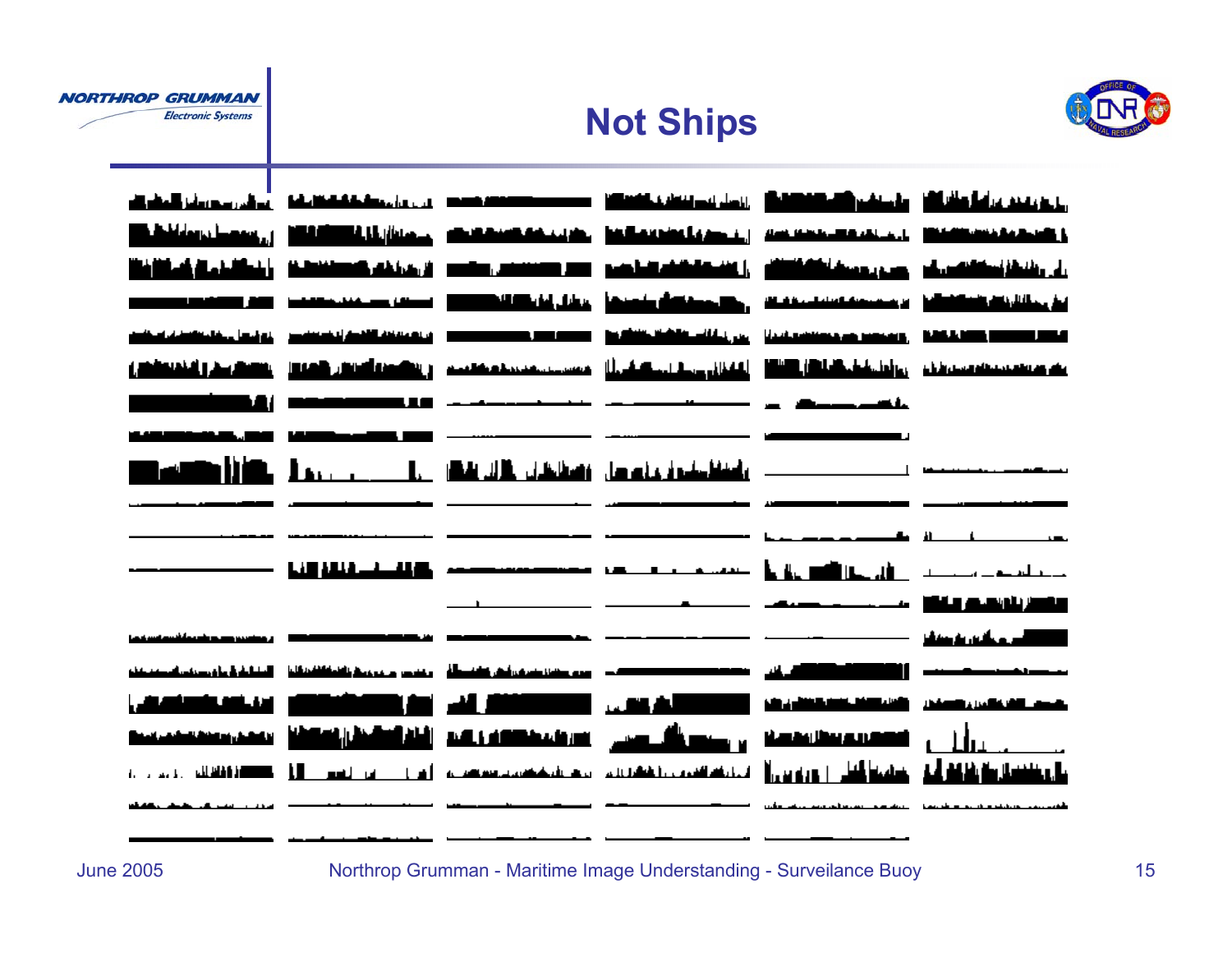



**Service Service Bayesian classifier with Gaussian density models** 

- Reduced parameter space using Principal Component Analysis (PCA)
	- **128 dimensions to 4 dimensions**
- Manually classified image clips for training **Ground truth**

#### ■ Evaluated using leave-one-out technique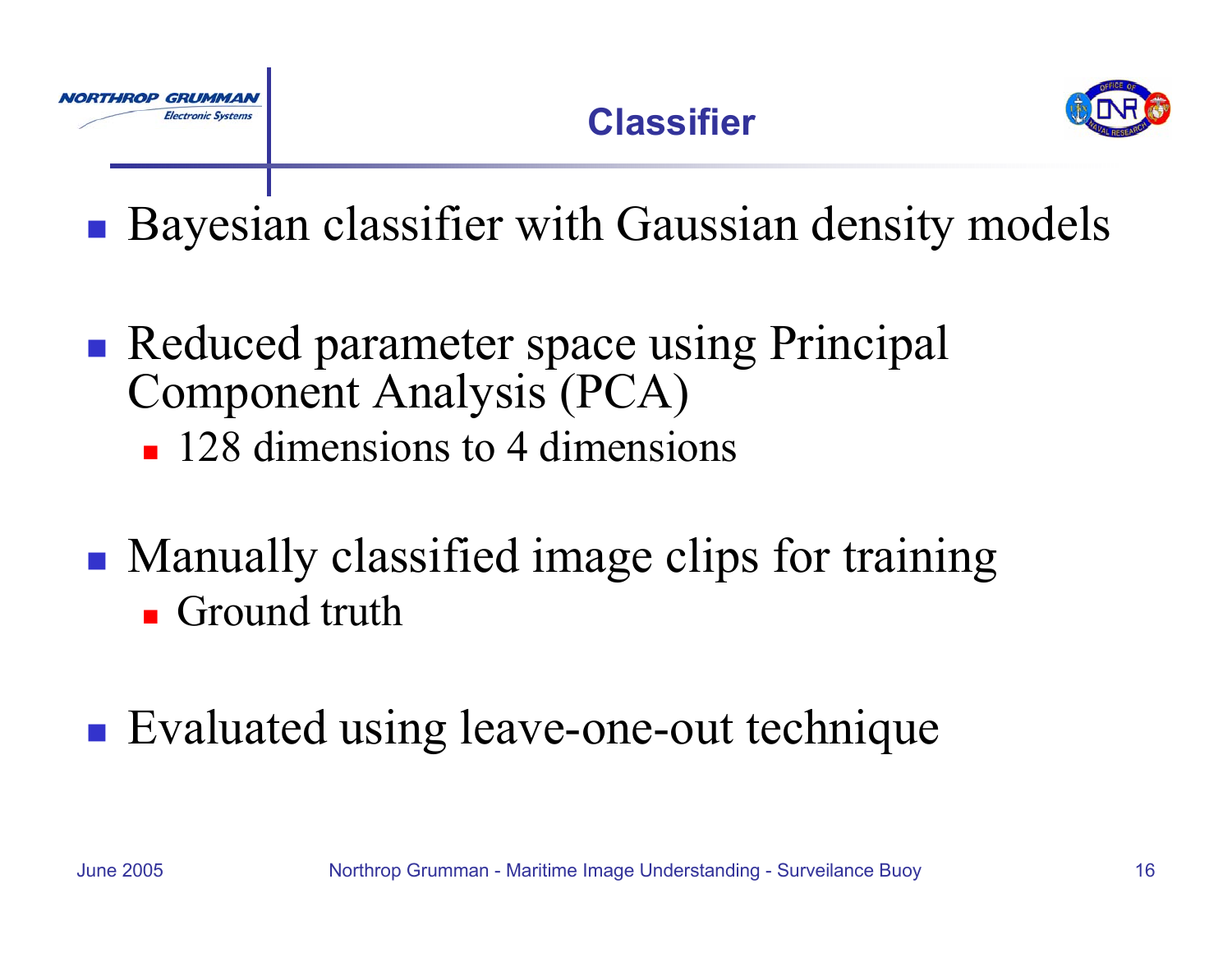

## **Top 2 Profile Dimensions with PCA**



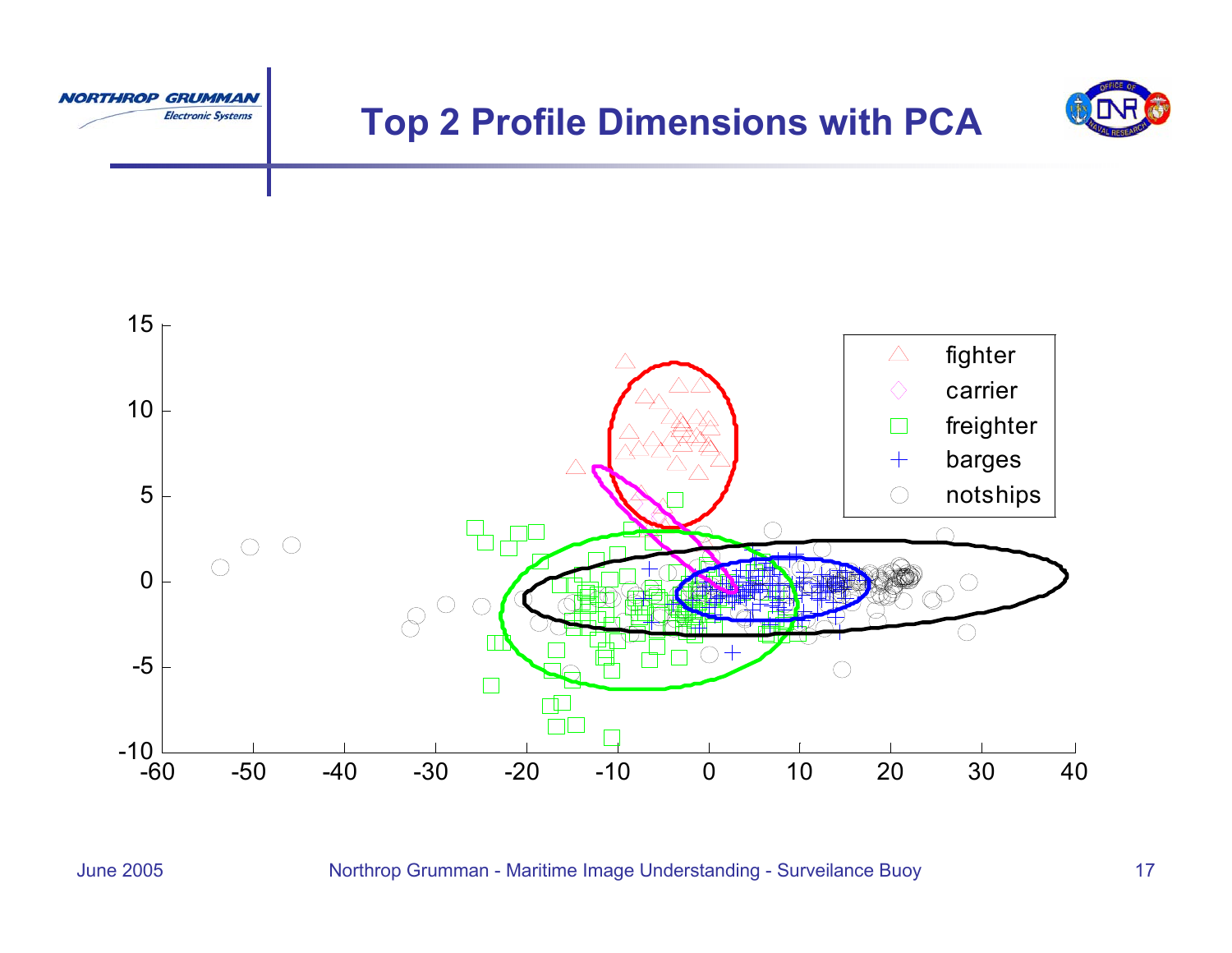

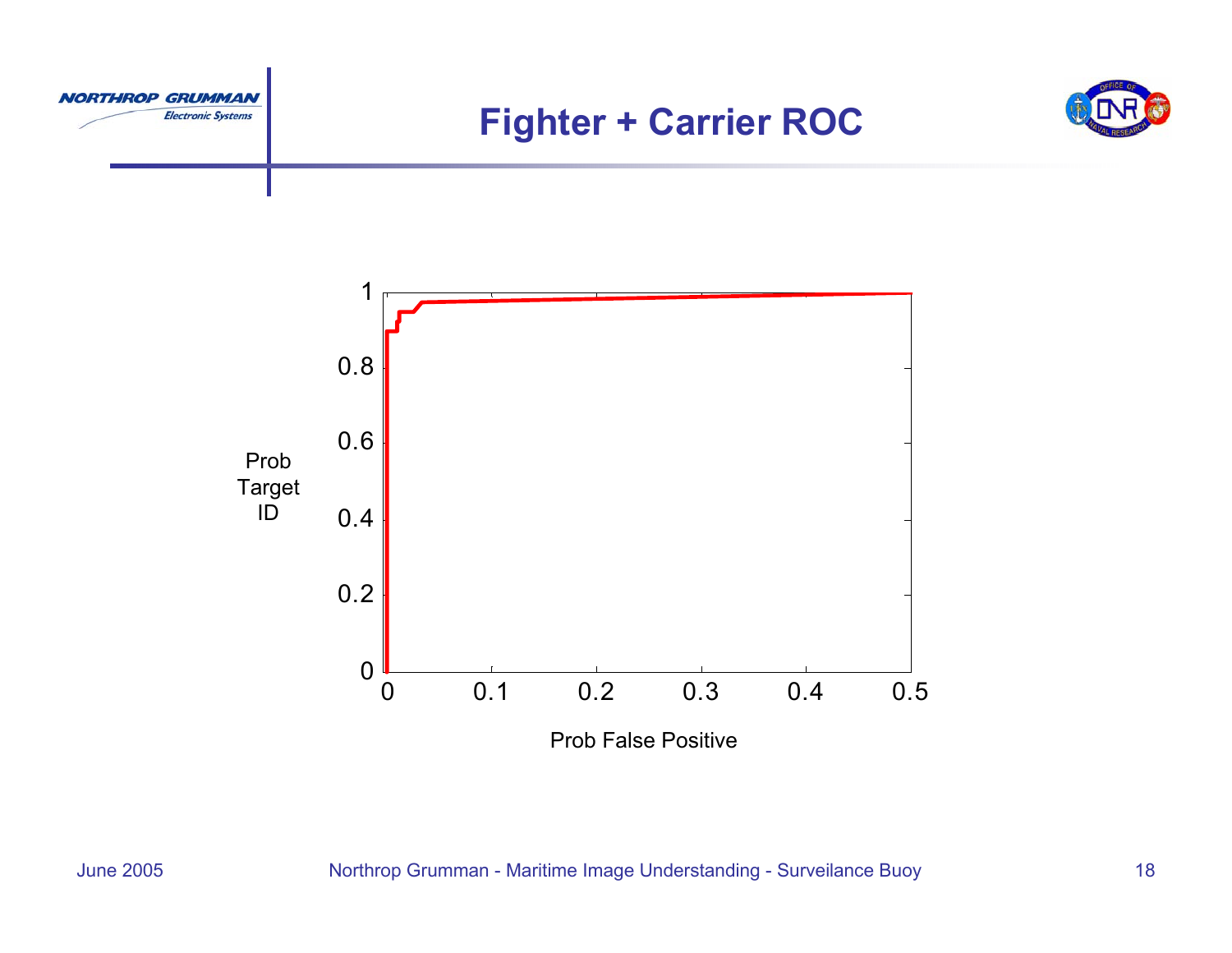